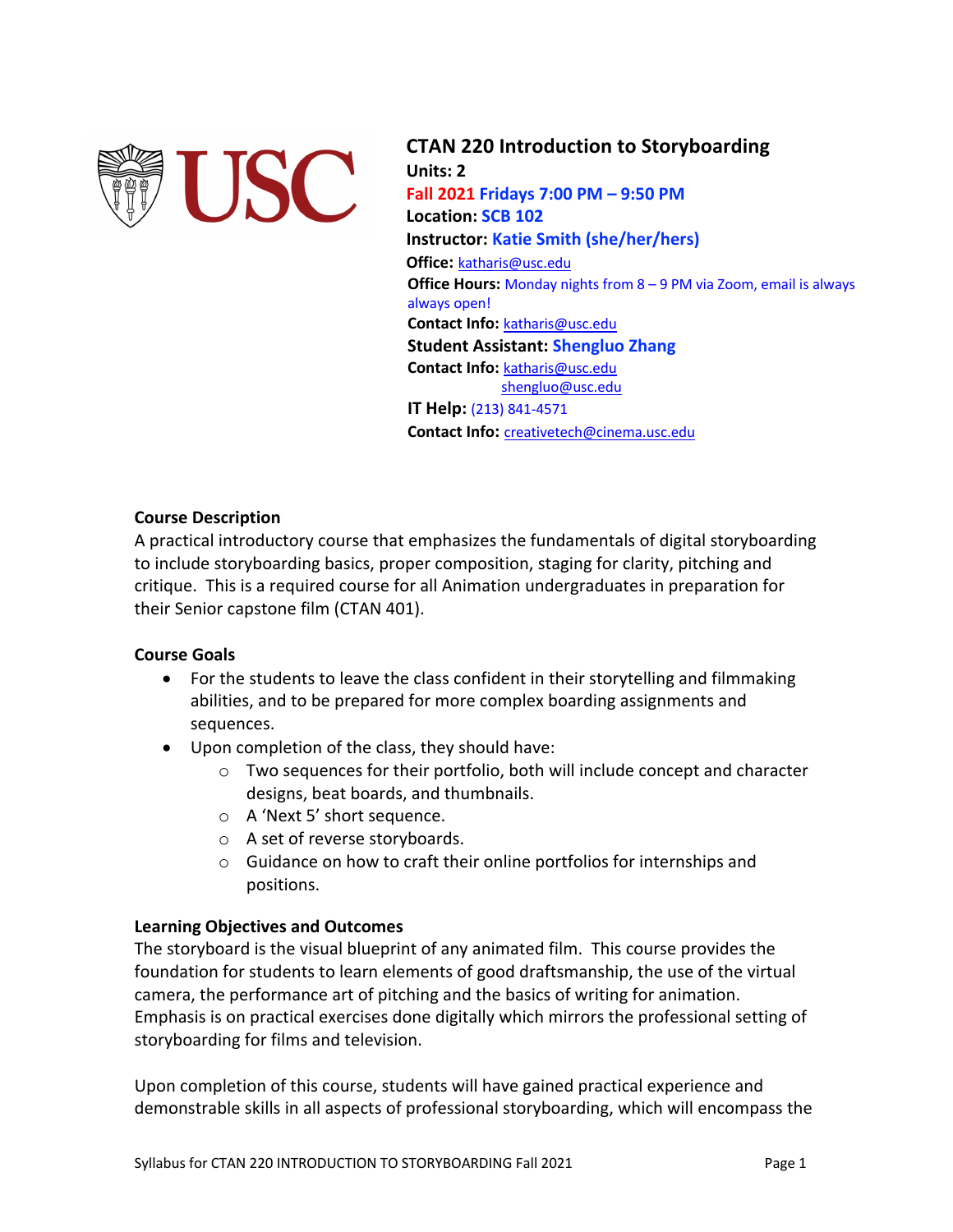building blocks required for the detailed planning and pre-visualization of most any type of presentation – applicable to TV, film or otherwise - from original concept, to planning, execution and pitching, all culminating in the final representation of the project at hand. They also will have the groundwork for creating a successful portfolio to help stand out when applying for positions and roles. Assessments will be based on in-class participation, as well as the execution of specific assignments covering the various stages of the storyboard process.

**Prerequisite(s):** None **Co-Requisite(s):** None **Concurrent Enrollment:** None **Recommended Preparation**: Basic drawing skills

# **Course Notes**

The syllabus will be posted on Blackboard for students enrolled in this course.

# **Technological Proficiency and Hardware/Software Required**

Proficiency with Photoshop is required.

# **Required Readings and Supplementary Materials**

While storyboarding is largely a "learn by doing" craft, several books have been published, which provide, if not fully "how to" information, good inspiration for the student artist. All the books listed below are relatively inexpensive and available new and/or used, and in paperback, on Amazon.com or eBay, as well as book and art supply stores:

*FUN WITH A PENCIL* by Andrew Loomis *ANIMATION – LEARN HOW TO DRAW ANIMATED CARTOONS* by Preston Blair *HOW TO ANIMATE FILM CARTOONS* by Preston Blair *DISNEY ANIMATION – THE ILLUSION OF LIFE* by Frank Thomas and Ollie Johnson **SAVE THE CAT** by Blake Snyder *STORY* by Robert McKee *SCREENPLAY: THE FOUNDATIONS OF SCREENWRITING* by Syd Field *ON FILMMAKING* by Alexander Mackendrick *THE VISUAL STORY* by Bruce Block *5 C'S OF CINEMATOGRAPHY* by Joseph V. Mascelli *I MOVED TO LOS ANGELES TO WORK IN ANIMATION* by Natalie Nourigat *SKETCHBOOK: COMPOSITION STUDIES FOR FILM* by Hans Bacher

# **Description and Assessment of Assignments**

- Students will be required to execute and present their assignments digitally, utilizing storyboarding software and/or Photoshop.
- In order for students to become accustomed to working within cinematic framing, all assignments will be formatted at various common screen-based aspect ratios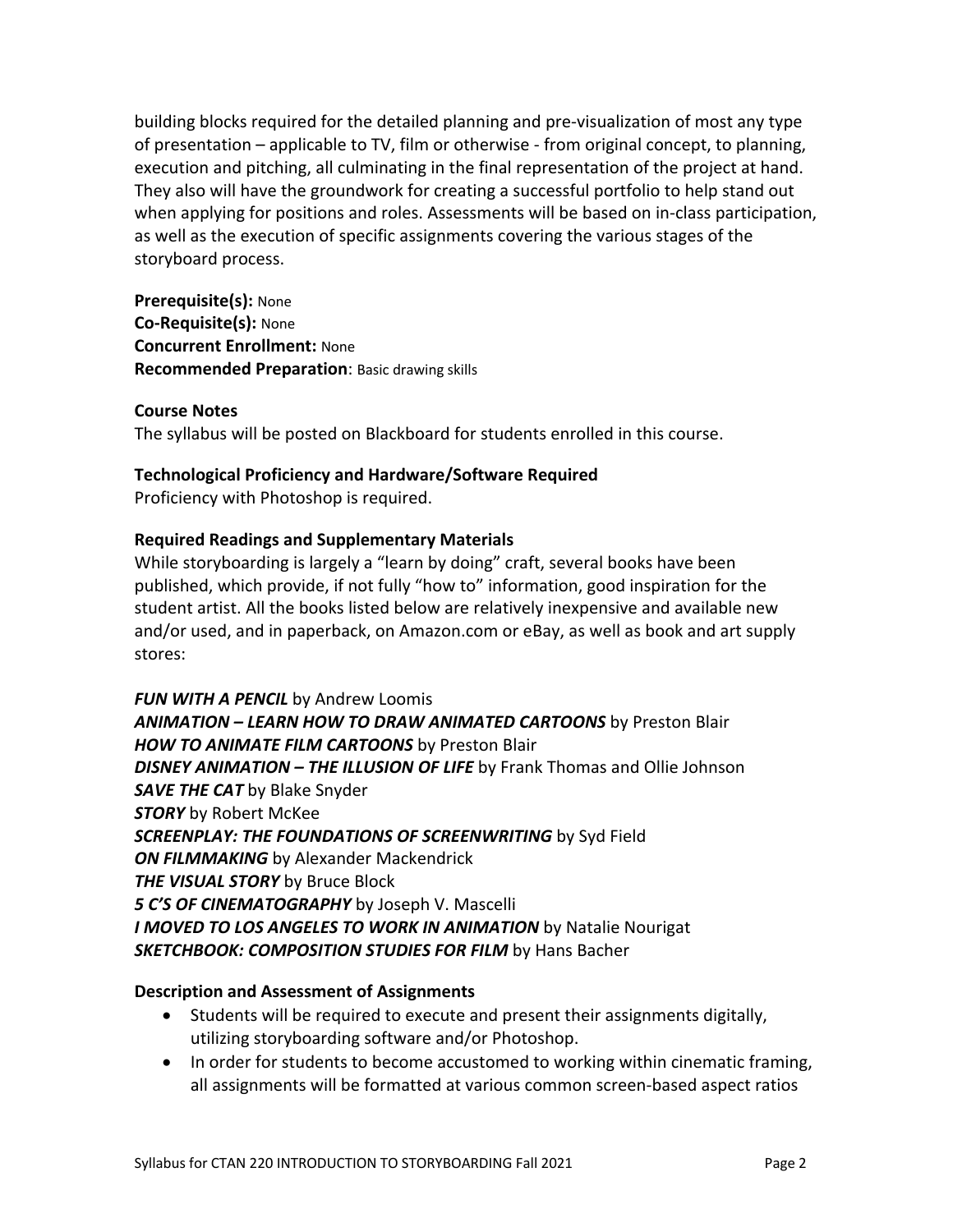most often required for TV or commercial film. (These formats will be provided for student use.)

- Pitches and class critiques will be in a group setting. Class participation, questions and discussions are always encouraged.
- At various intervals, students will be required to participate in in-class Theater Games and Public Speaking exercises to conquer their shyness. Since presenting one's work is an important aspect of the storyboarding process, individual student involvement will play a role in overall assessments. Otherwise, grading will be based on quality of work, progress and grasp of the given assignments.

Please note that one's individual drawing or draftsmanship abilities will NOT be included in any assessment or grading. ANYONE can learn to storyboard in the comprehensive manner this class is designed for.

### **Grading Breakdown**

| <b>Assignment</b> | % of Grade |
|-------------------|------------|
| Participation     | 15%        |
| Assignments       | 50%        |
| Mid-Term Exam     | 15%        |
| <b>Final Exam</b> | 20%        |
|                   |            |
| <b>TOTAL</b>      | 100%       |

# **Grading Scale (Example)**

Course final grades will be determined using the following scale

- A 95-100
- A- 90-94
- B+ 87-89
- B 83-86
- B- 80-82
- C+ 77-79
- C 73-76
- C- 70-72
- D+ 67-69
- D 63-66
- D- 60-62
- F 59 and below

# **Assignment Rubrics**

While all students will be given the same assignments in the same order, the individualized nature of storyboarding dictates that each student's execution and/or interpretation of those assignments will vary. Students will learn at different paces therefore evaluations will be largely based on one's overall grasp and progress demonstrated over the semester. Instructor and group critiques would be used to guide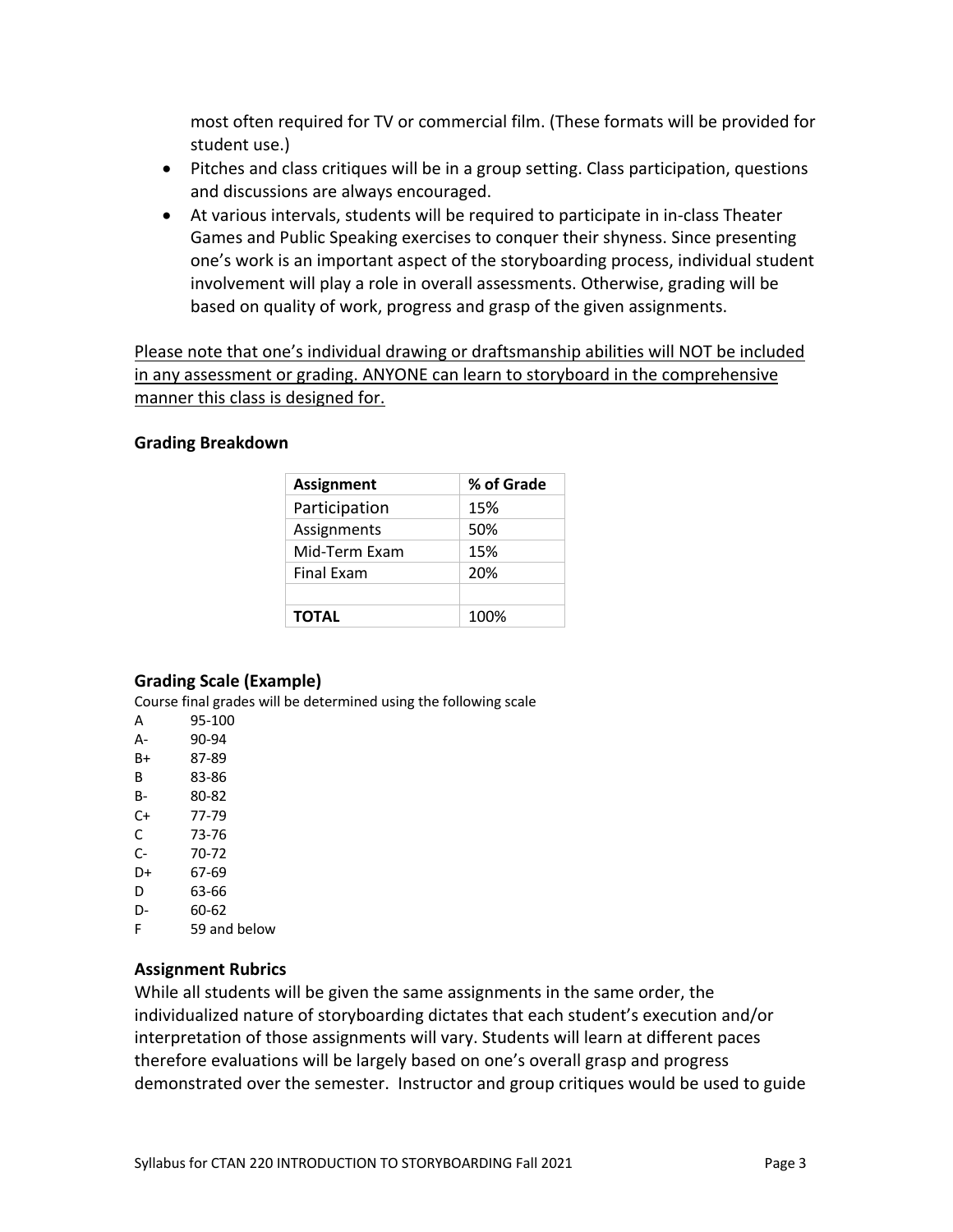learning. In-class feedback will be essential. Group discussion and/or participation in the form of Q&A is always encouraged.

# **Assignment Submission Policy**

Assignments in the form of various storyboard exercises will be given during each class, sometimes creating a "workshop" environment in where the instructor will devote time for individul instruction and answering questions. The beginning of each class will be a group critique of the previous class assignment.

# **Grading Timeline**

Grading will be based on weekly assignments. The instructor will provide grades by the next class.

# **Additional Policies**

- Attendance will be taken by the Student Assistant 10 minutes after the class start time
- 3 lateness (arriving 10 minutes late) = 1 absence
- 3 absences = 1 full downgrade of the student's letter grade

# **Course Schedule: A Weekly Breakdown**

|                         | <b>Topics/Daily Activities</b>                                                                                                                                                                                                                                           | <b>Readings and</b><br><b>Homework</b>                                                                                                                                                                                                                                                                          | <b>Deliverable/ Due Dates</b>                                                                                                                                                              |
|-------------------------|--------------------------------------------------------------------------------------------------------------------------------------------------------------------------------------------------------------------------------------------------------------------------|-----------------------------------------------------------------------------------------------------------------------------------------------------------------------------------------------------------------------------------------------------------------------------------------------------------------|--------------------------------------------------------------------------------------------------------------------------------------------------------------------------------------------|
| Week 1<br><b>Aug 27</b> | -Introduction<br>-What is Storyboarding!<br>-The Storyboarding<br>process<br>-Film language<br>-Reverse Storyboarding                                                                                                                                                    | Homework:<br>-Choose a sequence from a<br>film that's in the AFI top<br>100 list and reverse<br>storyboard it.<br>-Story prompt for first<br>sequence assignment:<br>there are two characters,<br>and one wants something.<br>What happens next?<br>Create 3 log lines/ideas for<br>story sequence #1.          | Due Week 2<br>-The reverse storyboards can be<br>reviewed digitally on screen or<br>physically brought into class.<br>-Log lines/ideas must be written<br>down and presented to the class. |
| Week 2<br>Sept 3        | LECTURE: Camera,<br><b>Composition, Story</b><br>structure<br>-Discussion of silouhette<br>and how it's a key<br>element to boards<br>-Perspective, use of grid<br>lines, concept design<br>-Review reverse<br>storyboards, pick one log<br>line to move forward<br>with | Homework:<br>-Syd Field & Blake Snyder<br>worksheet for 'Toy Story'.<br>This will be an exercise in<br>breaking down/studying<br>story structure.<br>-Create design &<br>expression sheets for<br>characters for sequence #1.<br>-Thumbnail 5 beats for<br>sequence #1 (focusing On<br>beginning, middle, end.) | Due Week 3                                                                                                                                                                                 |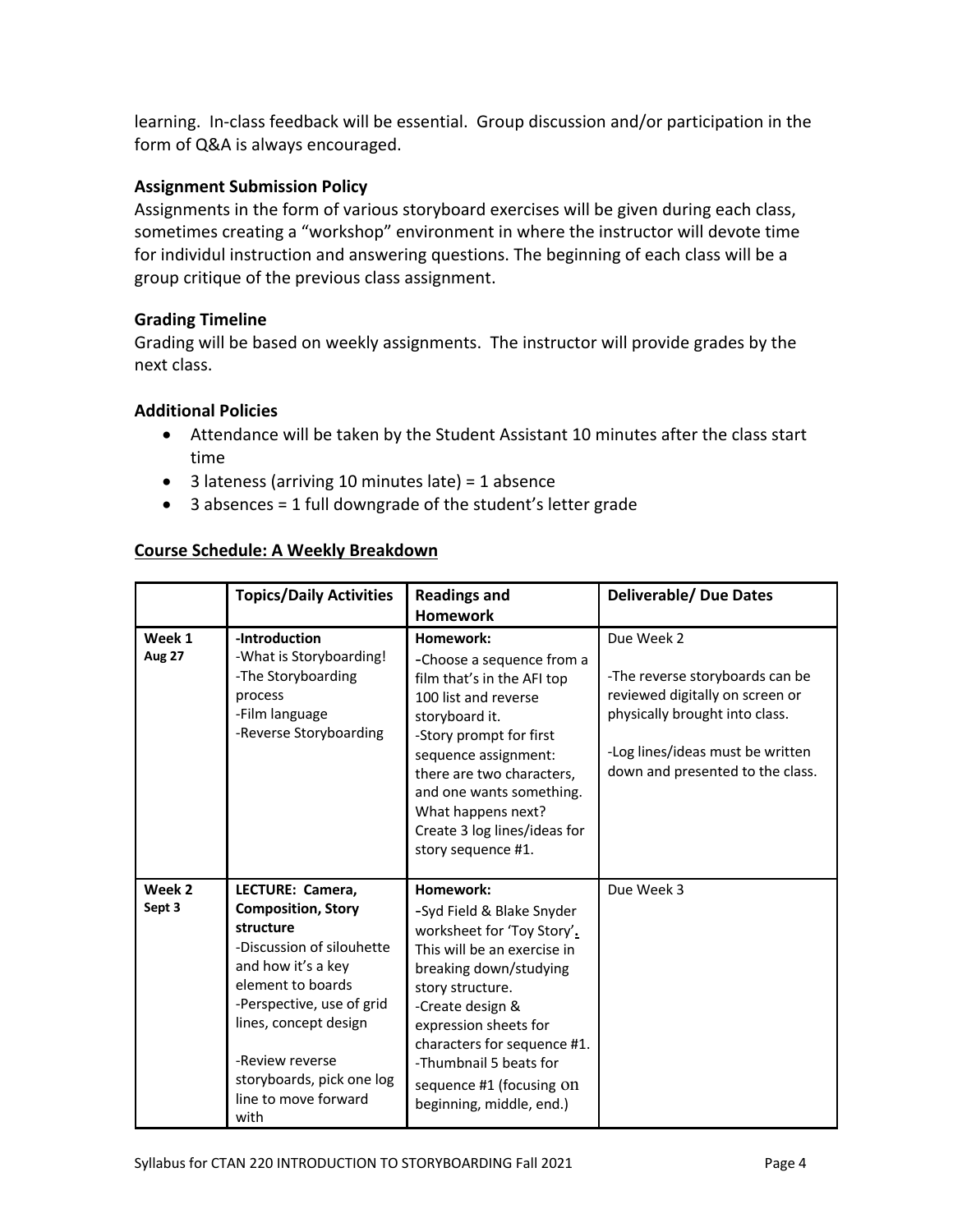| Week 3<br>Sept 10 | <b>LECTURE: Storyboarding</b><br>Basics 1 - the Set Up<br>-Character performance<br>-Staging and blocking<br>-Thumbnailing demo<br>-How to use Photoshop<br>to craft your Storyboards<br>-Group critique of<br>previous assignment                                                                                                   | Homework:<br>-Thumbnail sequence #1<br>(this should not exceed 50<br>panels.)                                                                                                                                                                                  | Due Week 4 |
|-------------------|--------------------------------------------------------------------------------------------------------------------------------------------------------------------------------------------------------------------------------------------------------------------------------------------------------------------------------------|----------------------------------------------------------------------------------------------------------------------------------------------------------------------------------------------------------------------------------------------------------------|------------|
| Week 4<br>Sept 17 | <b>LECTURE: Storyboarding</b><br>Basics $2 - The 5 C's$<br>-Camera angles<br>-Continuity<br>-Composition<br>-Close-ups<br>-Cutting<br>(Film examples will be<br>shown)<br>-Group critique of<br>previous assignment<br>-Student Q&A                                                                                                  | Homework:<br>-Draw 1 example of a single<br>shot, which tells a simple<br>story. Then redraw the<br>same shot using different<br>compositions (no limit) to<br>describe different aspects<br>of emotions or mood.<br>-Revise/add thumbnails for<br>sequence #1 | Due Week 5 |
| Week 5<br>Sept 24 | <b>LECTURE: Writing for</b><br><b>Storyboarding</b><br>-Discuss and show<br>examples of the writing<br>planning process and<br>setup.<br>-Group critique of<br>previous assignment<br>-Student Q&A                                                                                                                                   | Homework:<br>-Rough out sequence #1                                                                                                                                                                                                                            | Due Week 6 |
| Week 6<br>Oct 1   | <b>LECTURE: PITCHING!</b><br>-What the pitch is<br>-How to pitch<br>-Show examples<br>-In Class Workshop as<br>students develop<br>sequence #1. In structor<br>will do walk-around to<br>view progress and advise.<br>Theater Games as prep<br>for next week's pitches.<br>-Group critique of<br>previous assignment<br>-Student Q&A | Homework:<br>-Continue on sequence #1<br>(revisions, add panels, etc)                                                                                                                                                                                          | Due Week 7 |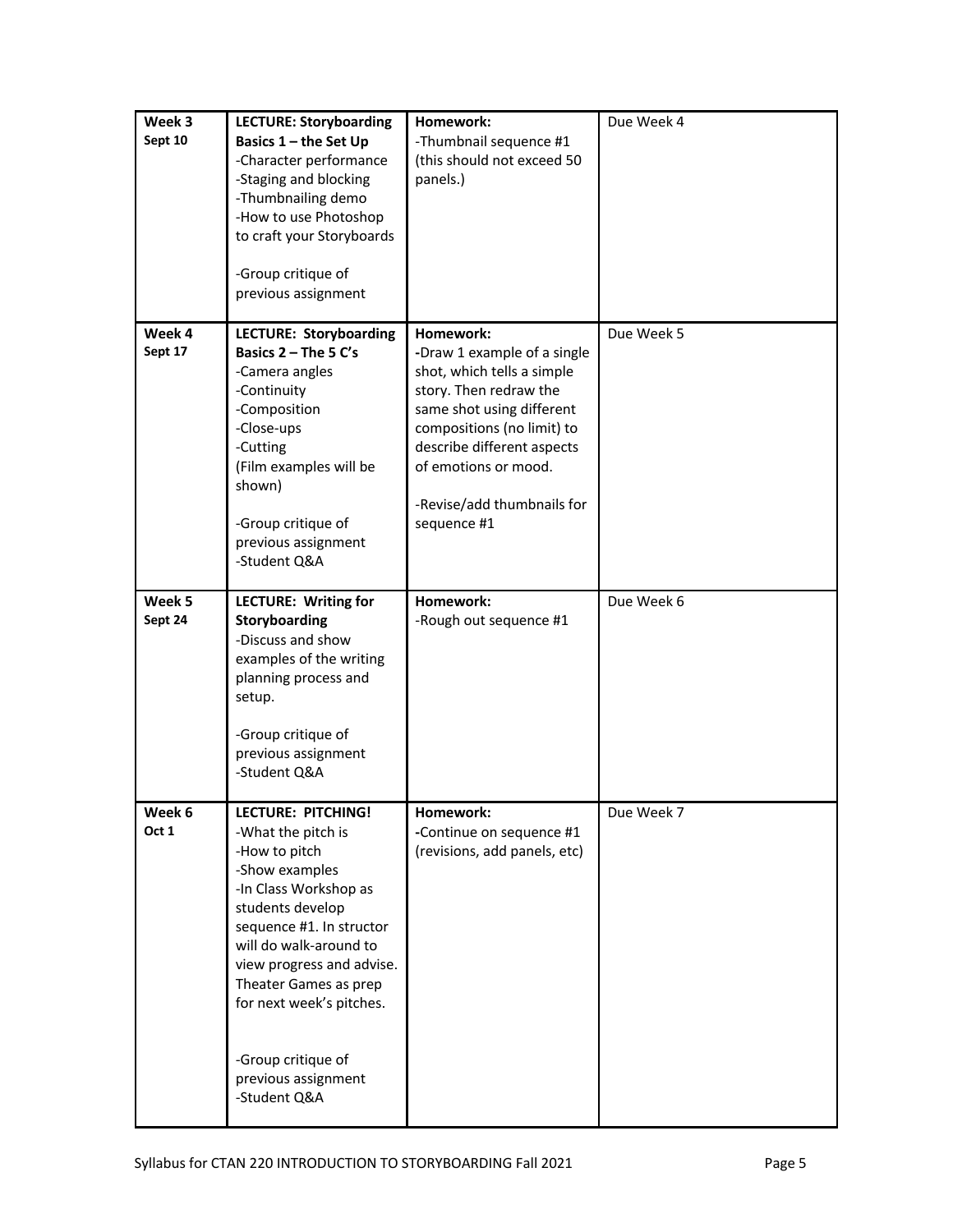| Week 7<br>Oct 8<br>Week 8<br><b>Oct 15</b>                 | LECTURE: 'Next 5'<br>-Discuss 'Next 5'<br>Assignment<br><b>STUDENTS PITCH</b><br><b>SEQUENCE #1!</b><br>-Group critique of pitches<br>-Student Q&A<br><b>Fall Recess</b>                                                                                                                                                                                                                                                                                                                                                                                                                                         | Homework:<br>-'Next 5' story assignment<br>-Come up with three log<br>lines/ideas for sequence<br>#2.<br>Homework:<br>Take a breather, go<br>outside, eat something<br>delicious - take care of<br>YOU! | Due Week 9  |
|------------------------------------------------------------|------------------------------------------------------------------------------------------------------------------------------------------------------------------------------------------------------------------------------------------------------------------------------------------------------------------------------------------------------------------------------------------------------------------------------------------------------------------------------------------------------------------------------------------------------------------------------------------------------------------|---------------------------------------------------------------------------------------------------------------------------------------------------------------------------------------------------------|-------------|
| Week 9<br><b>Oct 22</b>                                    | <b>LECTURE: Portfolio</b><br>Discussion + Editing and<br><b>Music for Storyboards</b><br>-Review various online<br>story portfolios<br>- How to set it up:<br>-Websites, format, tabs.<br>-What recruiters/board<br>artists look for in<br>portfolios when<br>considering for an<br>internship.<br>-How social media fits in.<br>-How to create clickable<br>panels for the site.<br>-Discuss how music and<br>editing can add (or<br>subtract) from your<br>boards.<br>-Choose one idea of the<br>three to storyboard for<br>sequence #2.<br>-In class: create<br>concept/character<br>designs for sequence #2. | Homework:<br>- Continue concept and<br>character designs if need<br>be.<br>-Thumbnail 10 story beats<br>(beginning, middle, end)<br>for the sequence.                                                   | Due Week 10 |
| Week 10<br><b>Oct 29</b><br>Happy<br>(early)<br>Halloween! | <b>LECTURE: Action vs</b><br><b>Comedy vs Drama</b><br>boards<br>-Shorthand and Clarity<br>for boarding<br>-Group critique of<br>assignment<br>-Student Q&A                                                                                                                                                                                                                                                                                                                                                                                                                                                      | Homework:<br>-Thumbnail sequence #2                                                                                                                                                                     | Due Week 11 |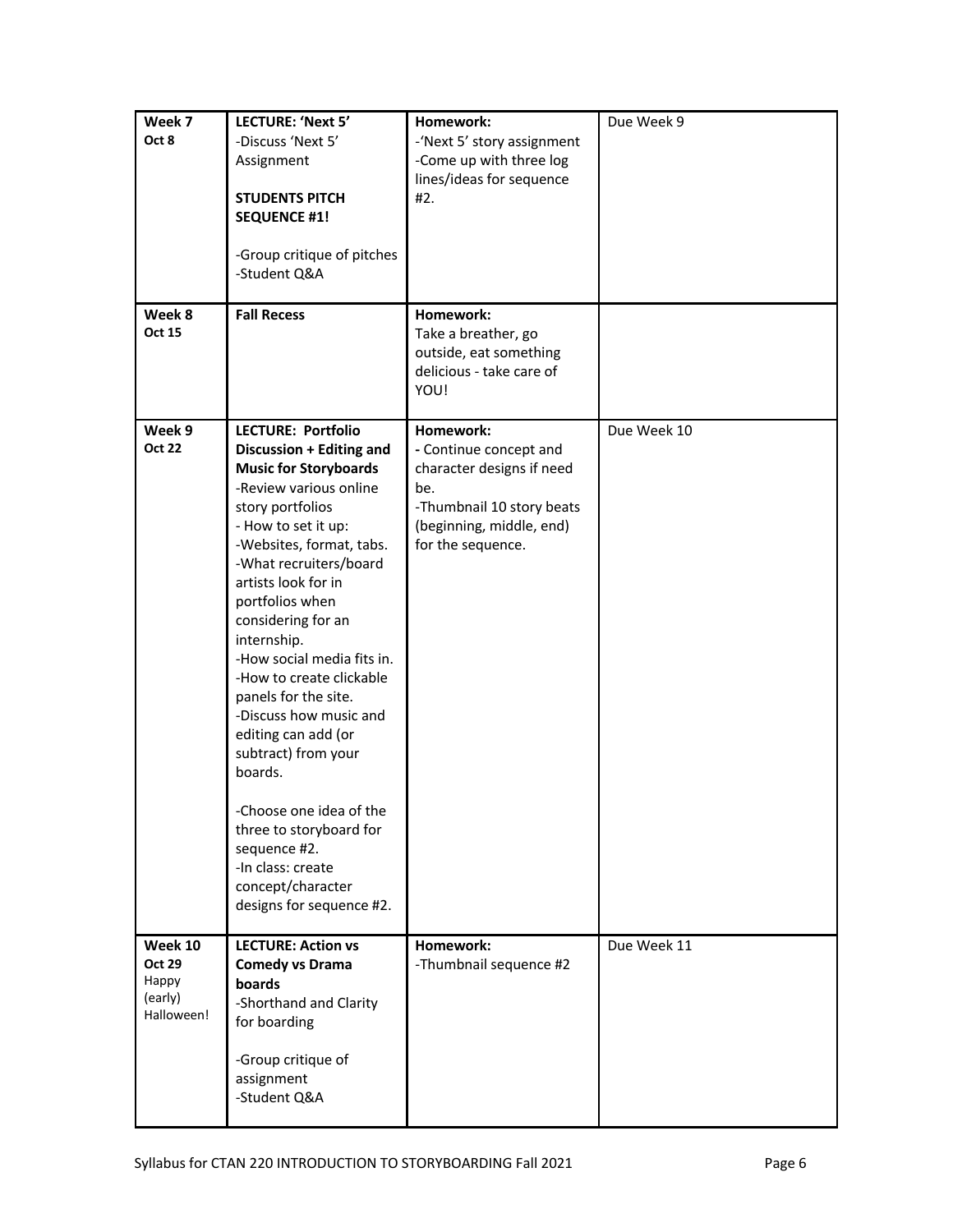| Week 11<br>Nov <sub>5</sub>                     | <b>LECTURE: In class demo</b><br>using script pages<br>-How a sequence is<br>broken down<br>-Group critique of<br>assignment<br>-Student Q&A                                                                                  | Homework:<br>-Rough out sequence #2                                                 | Due Week 12                               |
|-------------------------------------------------|-------------------------------------------------------------------------------------------------------------------------------------------------------------------------------------------------------------------------------|-------------------------------------------------------------------------------------|-------------------------------------------|
| Week 12<br><b>Nov 12</b>                        | LECTURE: Working in<br>this business and how to<br>succeeed!<br>-Applying for jobs<br>-Freelancing<br>-Moving from gig to gig<br>-Rates<br>-Group critique of<br>assignment<br>-Student Q&A<br><b>Possible Guest Lecturer</b> | Homework:<br>-Continue sequence #2<br>roughs                                        | Due Week 14                               |
| Week 13<br><b>Nov 19</b>                        | <b>STUDENTS PITCH</b><br><b>SEQUENCE #2!</b><br>-Students will decide if<br>they'd like to focus on<br>sequence #1 or #2 to<br>pitch for their Final pitch.<br>-Group critique of<br>assignment<br>-Student Q&A               | Homework:<br>-Revise sequence #1 or #2<br>based on notes                            | Due Week 15                               |
| Week 14<br><b>Nov 26</b>                        | <b>Enjoy Turkey Day!</b>                                                                                                                                                                                                      |                                                                                     |                                           |
| Week 15<br>Dec 3                                | <b>Last Class before Final</b><br><b>Exams: Class time will be</b><br>open for questions, in<br>class workshopping,<br>notes, etc.                                                                                            | Homework:<br>Prep for Final Pitch!<br>-Make revisions, clean up<br>boards, add tone |                                           |
| Dec 4 - 7                                       | <b>STUDY DAYS</b>                                                                                                                                                                                                             |                                                                                     |                                           |
| <b>FINAL</b><br>*Attendance<br>is<br>mandatory* | <b>PITCH REVISED</b><br>SEQUENCE #1 or #2!<br><b>Possible Guest Lecturer</b>                                                                                                                                                  |                                                                                     | Date: Friday, December 10th<br>$7 - 9$ PM |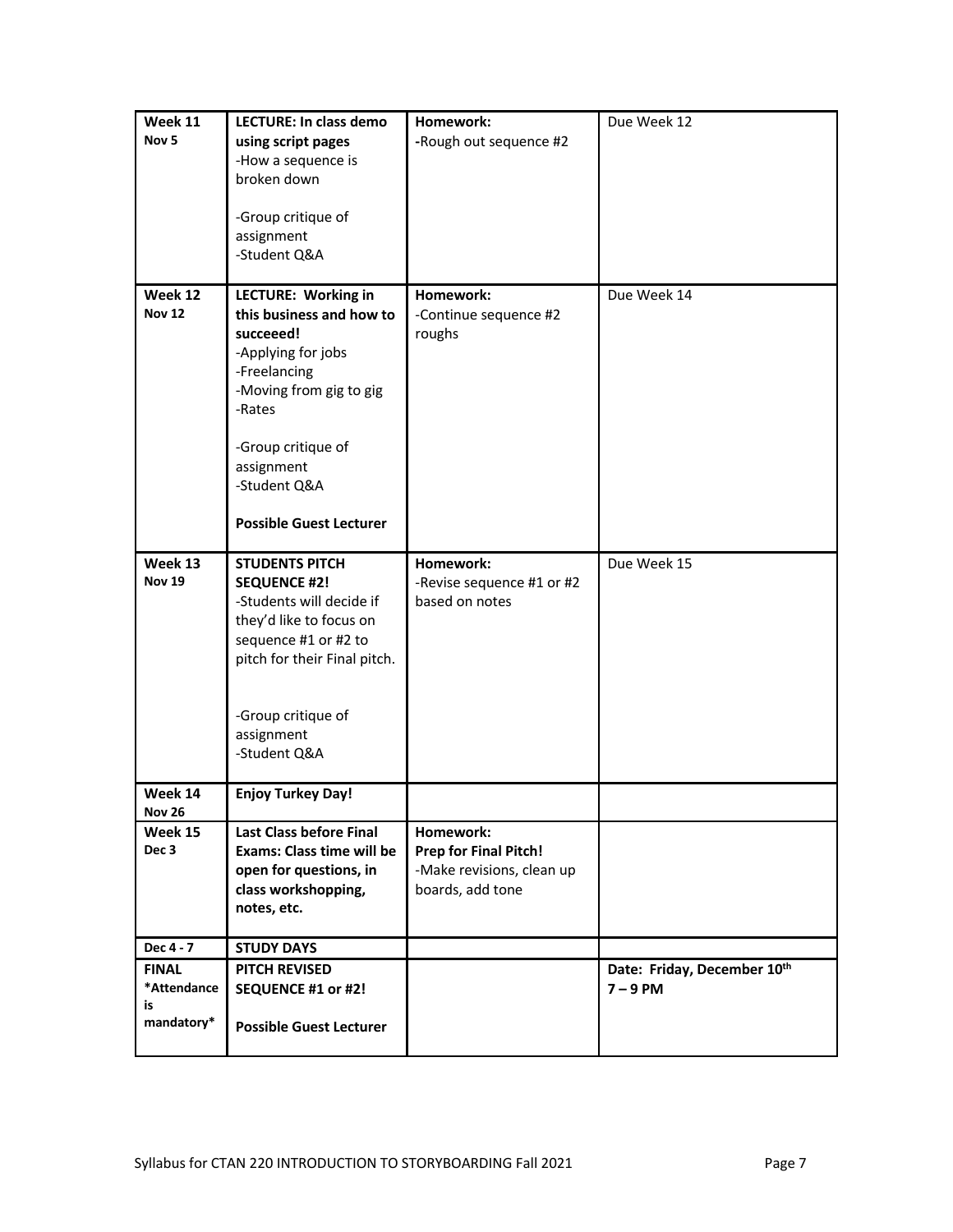### **Statement on Academic Conduct and Support Systems**

### **Academic Conduct:**

Plagiarism – presenting someone else's ideas as your own, either verbatim or recast in your own words – is a serious academic offense with serious consequences. Please familiarize yourself with the discussion of plagiarism in SCampus in Part B, Section 11, "Behavior Violating University Standards" policy.usc.edu/scampus-part-b. Other forms of academic dishonesty are equally unacceptable. See additional information in SCampus and university policies on scientific misconduct, policy.usc.edu/scientificmisconduct.

### **Support Systems:**

*Student Health Counseling Services - (213) 740-7711 – 24/7 on call* engemannshc.usc.edu/counseling

Free and confidential mental health treatment for students, including short-term psychotherapy, group counseling, stress fitness workshops, and crisis intervention.

*Student Health Leave Coordinator* – 213-821-4710

Located in the USC Support and Advocacy office, the Health Leave Coordinator processes requests for health leaves of absence and advocates for students taking such leaves when needed. https://policy.usc.edu/student-health-leave-absence/

### *National Suicide Prevention Lifeline - 1 (800) 273-8255 – 24/7 on call*

suicidepreventionlifeline.org

Free and confidential emotional support to people in suicidal crisis or emotional distress 24 hours a day, 7 days a week.

### *Relationship and Sexual Violence Prevention Services (RSVP) - (213) 740-4900 – 24/7 on call* engemannshc.usc.edu/rsvp

Free and confidential therapy services, workshops, and training for situations related to gender-based harm.

### *Office of Equity and Diversity (OED) | Title IX - (213) 740-5086* equity.usc.edu, titleix.usc.edu

Information about how to get help or help a survivor of harassment or discrimination, rights of protected classes, reporting options, and additional resources for students, faculty, staff, visitors, and applicants. The university prohibits discrimination or harassment based on the following protected characteristics: race, color, national origin, ancestry, religion, sex, gender, gender identity, gender expression, sexual orientation, age, physical disability, medical condition, mental disability, marital status, pregnancy, veteran status, genetic information, and any other characteristic which may be specified in applicable laws and governmental regulations.

#### *Bias Assessment Response and Support - (213) 740-2421*

#### studentaffairs.usc.edu/bias-assessment-response-support

Avenue to report incidents of bias, hate crimes, and microaggressions for appropriate investigation and response.

### *The Office of Disability Services and Programs - (213) 740-0776* dsp.usc.edu

Support and accommodations for students with disabilities. Services include assistance in providing readers/notetakers/interpreters, special accommodations for test taking needs, assistance with architectural barriers, assistive technology, and support for individual needs.